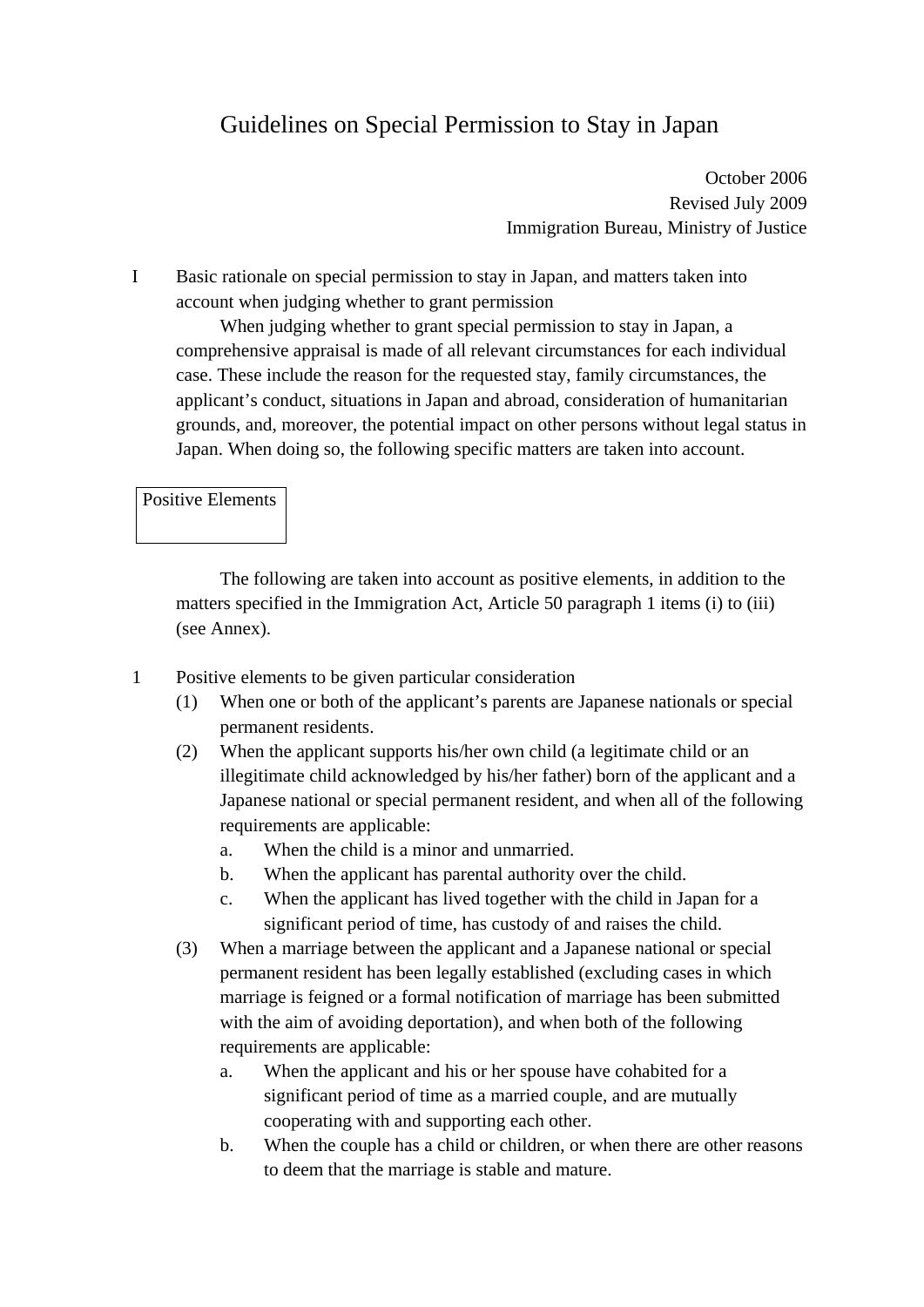- (4) When the applicant is living together with his/her own child who is enrolled in an institution of primary or secondary education in Japan (excluding educational institutions in which education is given in the child's own language other than Japanese) and has resided in Japan for a significant period of time, and when the applicant has custody of and raises the child.
- (5) When the applicant requires treatment in Japan for a serious illness, etc., or when the applicant's continued presence in Japan is deemed necessary in order to nurse a family member who requires such treatment.
- 2 Other positive elements
	- (1) When the applicant has appeared in person at a regional immigration bureau to report that he or she is residing in the country without legal status.
	- (2) When a marriage between the applicant and a person who resides in Japan under a status of residence specified in Appended Table II (see Annex) has been legally established, and when the applicant falls into the category of the above-mentioned 1 (3) a. and b.
	- (3) When the applicant supports his/her own child (a legitimate child or an illegitimate child acknowledged by his/her father) who resides in Japan under a status of residence specified in Appended Table II, and when the applicant falls into every category of the above-mentioned 1 (2) a. to c.
	- (4) When the applicant is a minor and an unmarried child receiving the support of his/her parent who resides in Japan under a status of residence specified in Appended Table II.
	- (5) When the applicant has resided in Japan for a considerable period of time and is deemed to be settled in Japan.
	- (6) When there are humanitarian grounds or other special circumstances.

## Negative Elements

Negative elements are as follows.

1 Negative elements to be given particular consideration

(1) When the applicant has been punished for a serious crime, etc. (Examples)

- When the applicant has been punished with penal servitude for a vicious or serious crime.
- When the applicant has been punished for smuggling and illegal trafficking of 'goods harmful to society', such as illegal narcotics and firearms.
- (2) When the applicant has committed an offense related to the core of national administration on immigration control, or has committed a significant antisocial offense.

(Examples)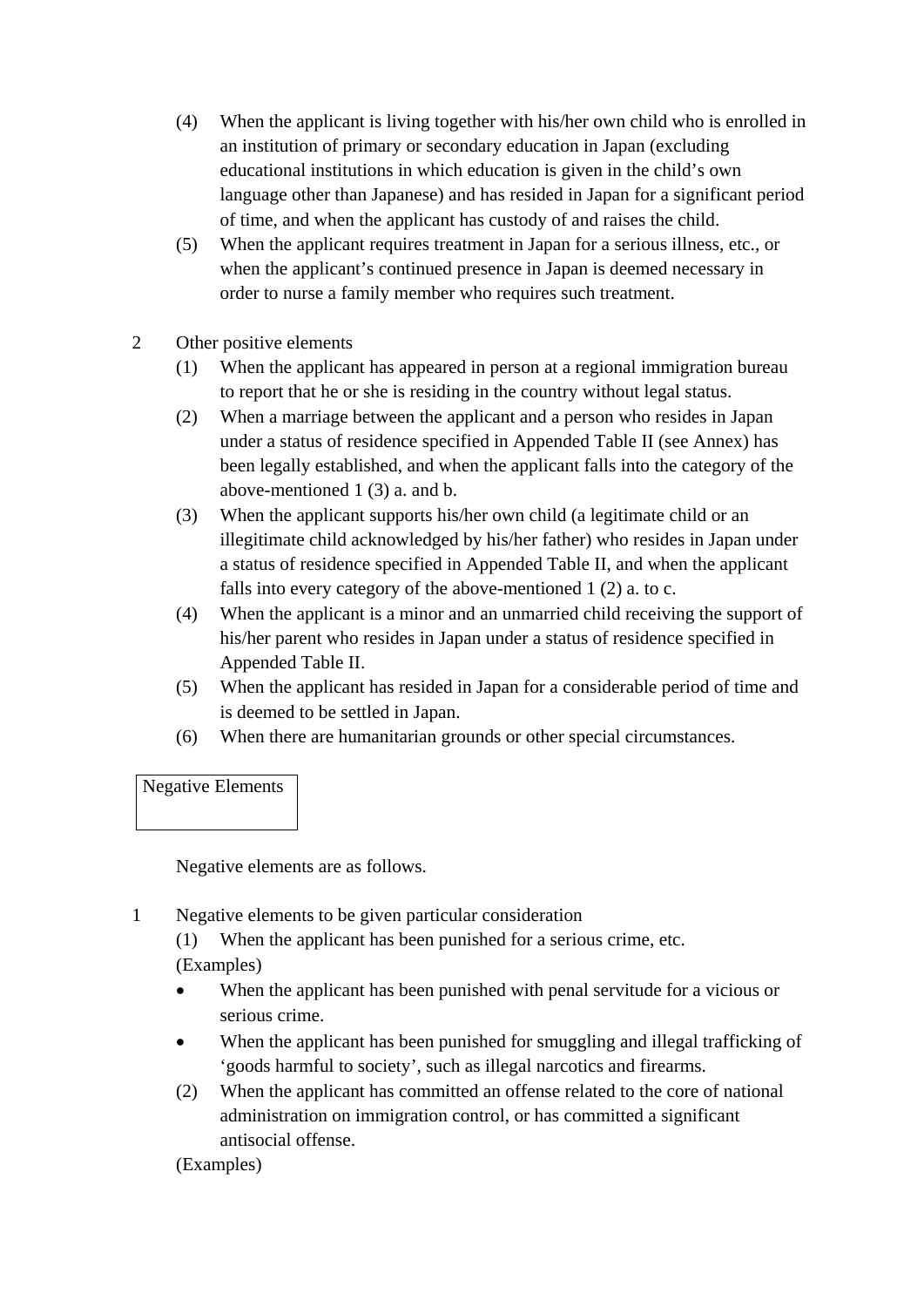- When the applicant has been punished for abetting illegal employment, crimes related to mass stow-away, illegal receipt or issue of passports, etc.
- When the applicant has been punished for abetting illegal or fraudulent residence in Japan.
- When the applicant has committed an act that significantly compromises the social order of this country, such as personally engaging in prostitution or causing another to engage in prostitution.
- When the applicant has committed an act that significantly infringes human rights, such as human trafficking.
- 2 Other negative elements
	- (1) When the applicant has entered the country illegally by stowing away on a ship, or by using a false passport, etc., or falsifying the status of residence.
	- (2) When the applicant has undergone procedures for deportation in the past.
	- (3) When the applicant is deemed to have committed other violations of penal law or acts of misconduct similar to these.
	- (4) When the applicant has some other problems in the circumstances of his or her residence in Japan.

(Example)

- When the applicant belongs to a criminal organization.
- II Judgment on whether to grant special permission to stay in Japan

 An application for special permission to stay in Japan is given favorable consideration when, after the items listed above as positive and negative elements have been individually evaluated and given all due consideration, circumstances that should be regarded as positive elements clearly outweigh those that should be regarded as negative elements. Therefore, an application for special permission to stay in Japan is not necessarily given favorable consideration just because a single positive element exists; conversely, the existence of a single negative element will not prevent an application from being given favorable consideration altogether.

The main examples are as follows.

 $\leq$  Examples in which an application for special permission to stay in Japan is given favorable consideration >

- When one or both of the applicant's parents are Japanese nationals or special permanent residents, and when there is deemed to be no particular problem with the circumstances of the applicant's residence, e.g. there has been no violation of other laws or ordinances.
- When the applicant is married to a Japanese national or special permanent resident, and there is deemed to be no particular problem with the circumstances of the applicant's residence, e.g. there has been no violation of other laws or ordinances.
- When the applicant has been resident in Japan for a considerable period of time, has personally reported to a regional immigration bureau that he or she falls into the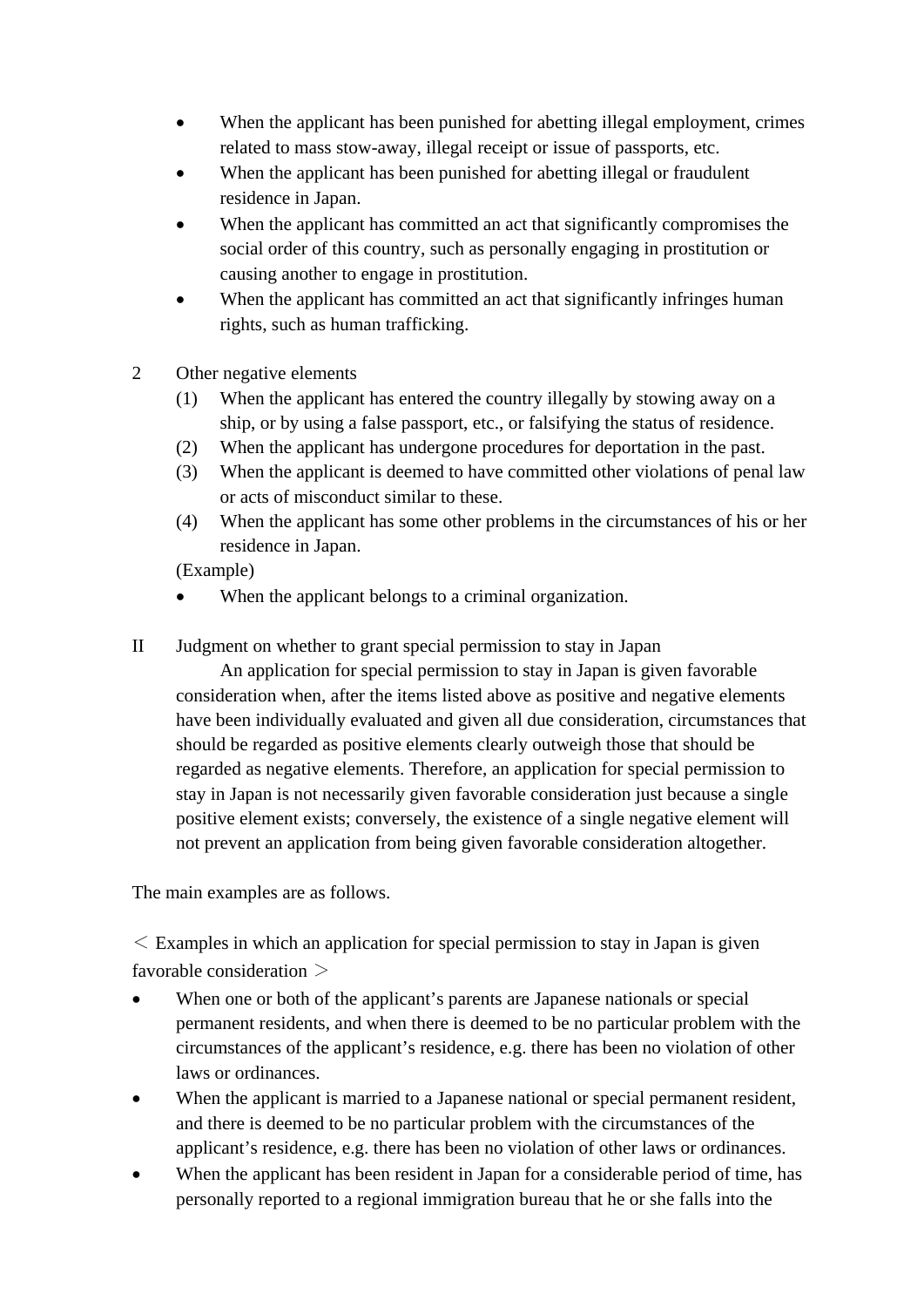category of deportation, and there is deemed to be no particular problem with the circumstances of the applicant's residence, e.g. there has been no violation of other laws or ordinances.

 When the applicant is living together with his/her own child who was born in Japan, has lived for at least 10 years in Japan and is enrolled in an institution of primary or secondary education in Japan, and the applicant has custody of and raises said child, has personally reported to a regional immigration bureau that he or she is staying in Japan illegally, and there is deemed to be no particular problem with the circumstances of residence of both parent and child, e.g. there has been no violation of other laws or ordinances.

 $\leq$  Examples in which an application for special permission to stay in Japan is given unfavorable consideration  $>$ 

- When the applicant, though living in Japan for at least 20 years and deemed to be settled in Japan, has been punished for crimes such as abetting illegal employment, crimes related to mass stow-away, illegal receipt or issue of passports, etc., and has committed an offense related to the core of national administration on immigration control, or has committed a significant antisocial offense.
- When the applicant, though married to a Japanese national, has committed an act that considerably disturbs the social order of this country, such as having others engage in prostitution.